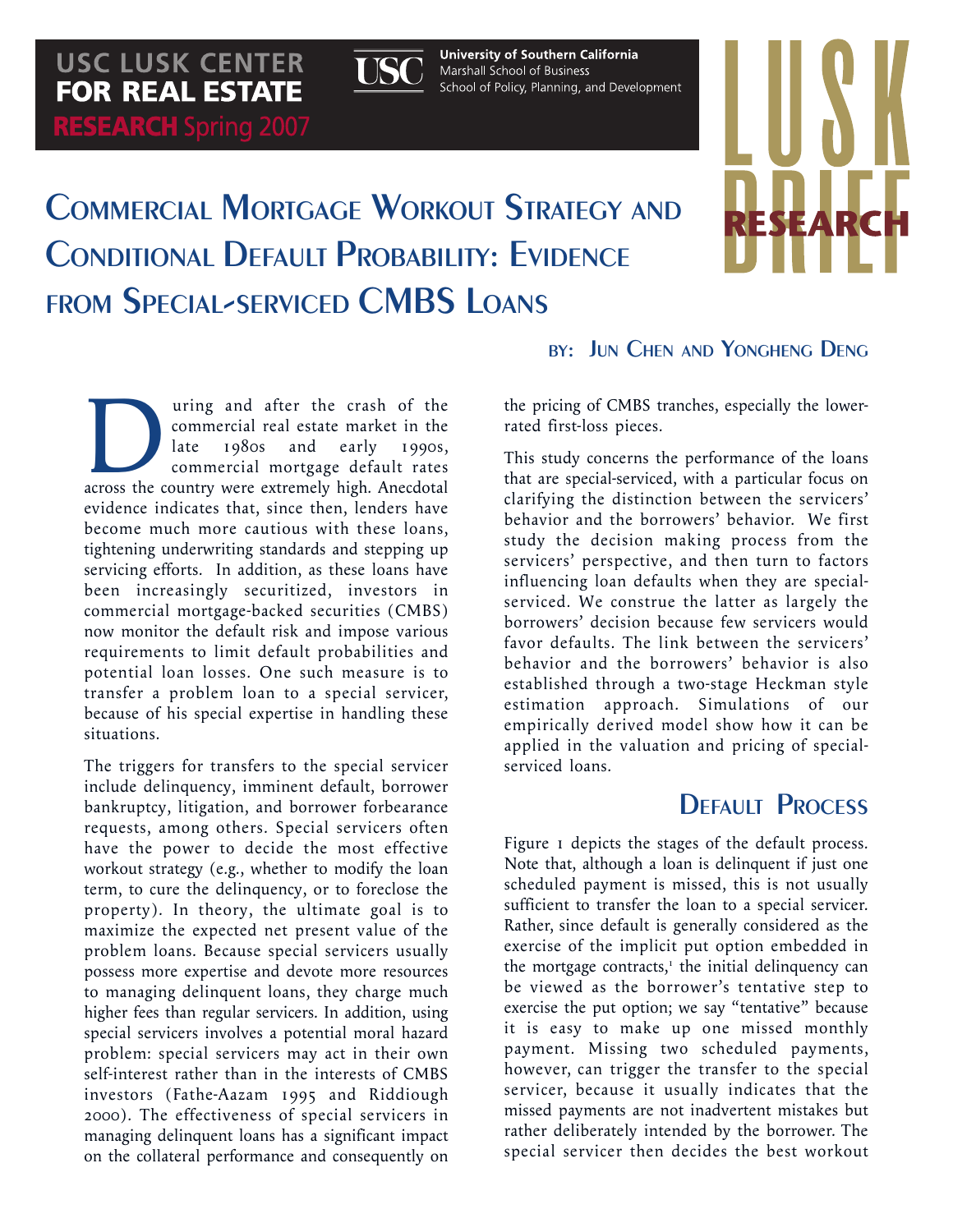

strategy, while the borrower continues to reevaluate the financial situation. We define 90 days past due as default because this status shows the borrower's determination to exercise his put option.

The process from delinquent to special service to workout outcomes depends on the behavior of both special servicers and borrowers. The special servicer examines the financial condition of the collateral, market conditions, the borrower's own financial situation, and other relevant factors, and then decides the best workout strategy, which we call the "expected" outcome. The major categories of "expected" outcome include foreclosure, modification, and return to current. If the servicers expect the borrowers to be delinquent for a prolonged period, foreclosure is usually the best strategy. The actual outcome, of course, depends on the borrower's behavior. We expect borrowers would still follow the rules of default put option when they are being special-serviced. In fact, the borrowers could be more ruthless at this stage because they have already shown a willingness to exercise the put option. Of course, cash flow conditions may still play a critical role, as found by some other studies. A rational borrower would be hesitant to complete the exercise of put option if there is still positive cash flow from the collateral, while negative equity is the necessary condition for the borrower's final completion of exercising default put option.

The special service loan data are from Standard & Poor's Conquest CMBS deal library. The data collection date ends in September 2002, with loan status recorded as of August 2002. We searched 144 CMBS deals, most of which are conduit deals. We exclude loans that are either crosscollateralized or backed up by the same borrower, or loans with missing data. In order to perform

DATA

the Heckman-style two-step analysis to study the potential correlation between special servicers' behavior and borrowers' behavior, we further collected the data of the performing loans from the same 144 CMBS deals. After excluding the records with missing data and cross-collateralized loans, we retain a total of 13,132 loans for the first stage estimation.

Real estate market data include occupancy rates for the hotel sector and vacancy rates for the remaining property types. In addition, NCREIF Property Indices are used to proxy for the marketlevel value indices and NOI indices.

#### LENDERS' WORKOUT STRATEGY

We identified 217 special-serviced loans with three clearly identified workout strategies: 52 were to return to "current" status, 47 were to be foreclosed, and the remaining 118 were to have the loan terms modified. The workout strategy j is chosen whenever the servicers expect the lowest future loss severity conditional upon that strategy. Although the expected loss severity function is unobservable, we do observe the choices servicers made under varying conditions, and these choices directly reflect the least loss severity expectations for the servicers.

The empirical results indicate a strong negative association between market NOI growth rates and foreclosure strategy. The order of choices affected by market NOI growth rates on the servicers' workout strategy is also confirmed. All else equal, in a market where rents are increasing (NOI growth rate is positive), servicers prefer to bring the loans back to "current" and are least likely to foreclose. The empirical results also indicate a significant positive association between loan age and the servicers' choice of loan term modification strategy. Servicers do seem to be more tolerant of borrowers who have performed well for a long period.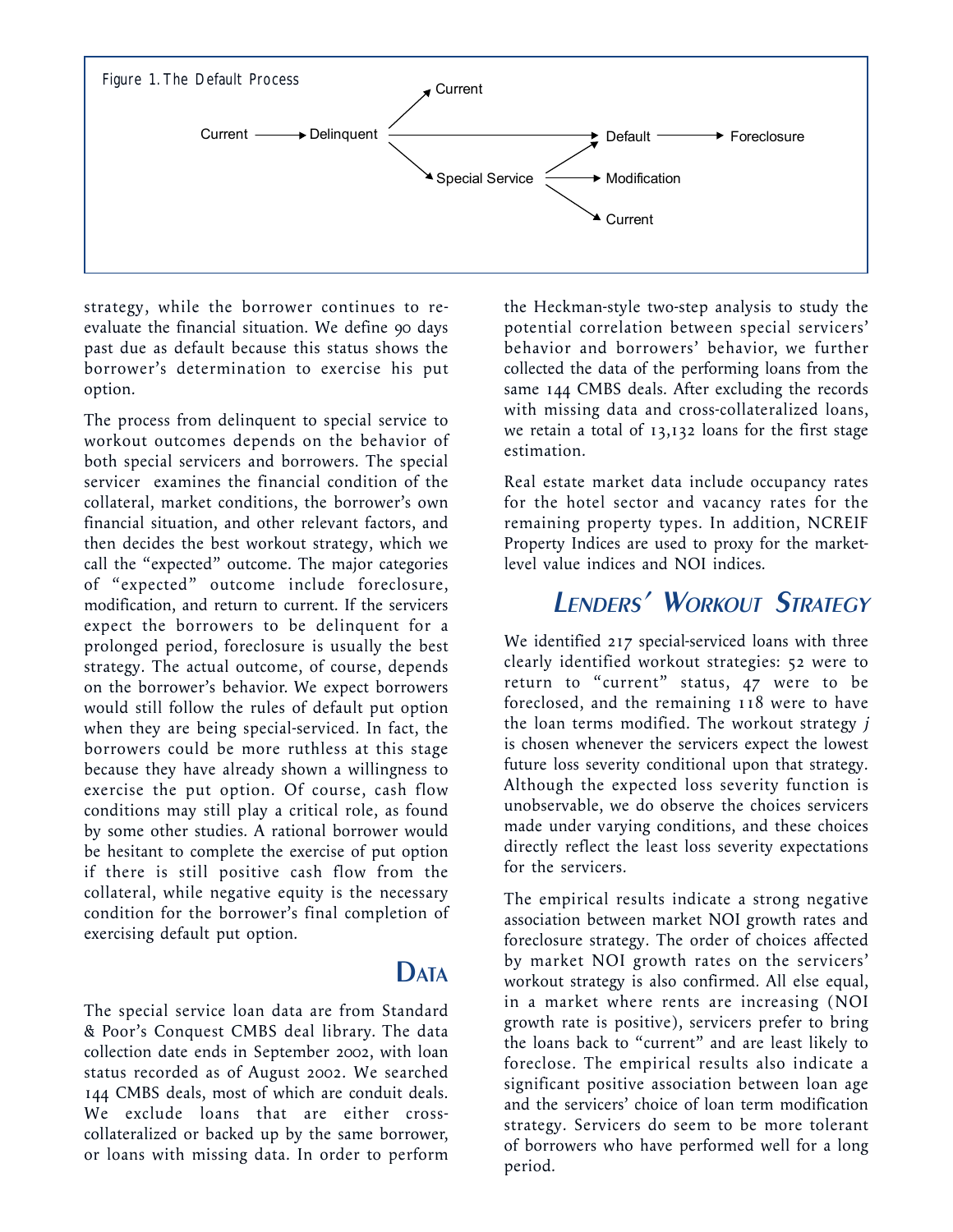We find a significant positive impact of judicial foreclosure law on servicers' choice of foreclosure strategy. This seems puzzling at first glance; because judicial foreclosure is more costly than power-of-sale, one might expect servicers not to prefer foreclosure in the states where judicial foreclosure is required. However, as suggested by Riddiough and Wyatt (1994a) (1994b), servicers may not want to reveal their unwillingness to foreclose in these states because doing so would encourage more defaults. Actually, the statistical results show that servicers may purposely become tougher in states with judicial foreclosure laws in order to discourage future defaults.

### DEFAULT PROBABILITY OF SPECIAL-SERVICED LOANS

We apply the Cox proportional hazards model to analyze the probability that a mortgage with certain characteristics will go from being current to default in a given period, which is called the conditional probability of default. Cumulative default probability can then be easily computed from the conditional default rate.

The empirical estimation results indicate that a borrower is very likely to make his payment decision based largely upon his equity position in the mortgage and the potential cash flow condition

as indicated by the current space market movement. The borrower also looks at the space market vacancy (occupancy) movement to aid his estimation of potential cash flows from the collateral. State foreclosure laws do not seem to have a significant impact on the borrower's default process. In addition, the results from the fully specified model find evidence of loans remaining current while in special service, confirming its positive role.

## SENSITIVITY ANALYSIS OF SURVIVAL PROBABILITIES AND PRICING **IMPLICATIONS**

Because real estate market variables are the most economically significant, we perform a sensitivity analysis assuming two opposing real estate market scenarios. Table 1 shows those assumptions and results. Case 1 assumes that three real estate market variables are improving by one standard deviation, while Case 2 assumes that three real estate market variables are deteriorating by one standard deviation. Both cases assume the same loan characteristics, such as LTV and DSCR. The results show significant differences in survival probabilities and loan prices. Over two years, the survival probability increases to 74.1% in an improving real estate market, while it decreases to 23.4% in a deteriorating real estate market. This significant difference in survival probability also leads to significant differences in loan prices between the two scenarios; for example, under the assumption 35% loss severity, the price difference is 17.74.

The results of the sensitivity analysis confirm the economic significance of the proportional risk factors in the empirical model. The economic implications, in fact, can be quite significant.

|                         | <b>Base Case</b> | Case 1:<br><b>Real Estate Market</b><br>Improving | Case 2:<br><b>Real Estate Market</b><br>Deteriorating |
|-------------------------|------------------|---------------------------------------------------|-------------------------------------------------------|
| PeriodicLTV             | $63.5\%$         | 63.5%                                             | $63.5\%$                                              |
| ValueGrowthMkt          | $2.0\%$          | 6.4%                                              | $-2.4%$                                               |
| <b>NOIGrowthMkt</b>     | $1.0\%$          | 11.8%                                             | $-9.8%$                                               |
| VacancyChangeMkt        | 0.11             | $-1.51$                                           | 1.72                                                  |
| JudicialForeclosure     | $\Omega$         | O                                                 | $\Omega$                                              |
| HotelFlag               | $\Omega$         | $\Omega$                                          | $\Omega$                                              |
| PeriodicDSCR            | 1.64             | 1.64                                              | 1.64                                                  |
| LoanAge                 | 28.5             | 28.5                                              | 28.5                                                  |
| LTVJudicial             | 63.5%            | 63.5%                                             | 63.5%                                                 |
| inverse Mills ratio     | 0.35             | 0.35                                              | 0.35                                                  |
| Survival Probability in |                  |                                                   |                                                       |
| Two Years               | 49.2%            | 74.1%                                             | $23.4\%$                                              |
| Price Assuming:         |                  |                                                   |                                                       |
| Loss Severity of 35%    | 82.23            | 90.93                                             | 73.19                                                 |
| Loss Severity of 25%    | 87.31            | 93.52                                             | 80.85                                                 |
| Loss Severity of 45%    | 77.16            | 88.34                                             | 65.53                                                 |

#### Table 1. Sensitivity Analysis for Different Real Estate Markets